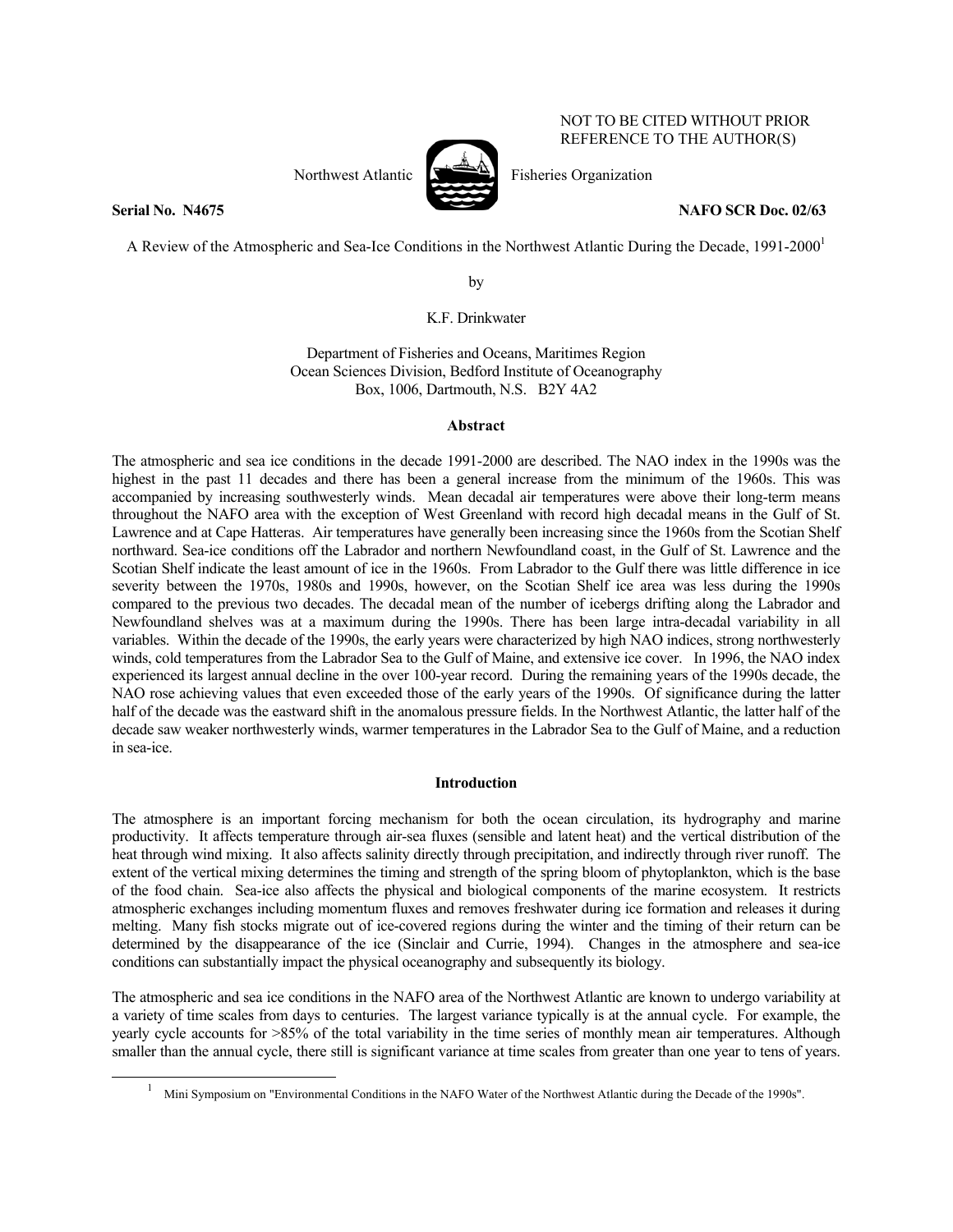While there is nothing special in nature about decades, human's fixation upon multiples of 10 (decades, centuries and millennium) usually result in reviews of the previous decade, century or millennium. We, as scientists are no different and decadal reviews of climate conditions or progress within a certain field is common. NAFO has a long tradition of decadal or near decadal reviews, beginning with a review of the 1950s. While it is useful to regularly review what environment conditions in an attempt to synthesize events and to clarify our thinking, it must be remembered that many of the climate trends and processes have much longer time scales than 10 years.

This paper examines meteorological (air pressures, winds, air temperatures) and sea-ice conditions in the Northwest Atlantic during the period 1991-2000, hereafter referred to as the 1990s. It compares this decade to conditions during previous decades and also discusses inter-decadal variability. It forms part of the decadal review of environmental conditions in the NAFO Area.

# **Data and Methods**

*The meteorological variables examined include air pressures and the related North Atlantic Oscillation (NAO) index, winds and air temperatures for all NAFO regions. The sea ice conditions are restricted to NAFO Subareas 2 through 4 and include ice area and iceberg numbers that drift down the Labrador and Newfoundland shelves.* 

Monthly sea pressure data gridded throughout the North Atlantic are from the German Weather Service's monthly publication *Grosswetterlagen Europas.* The monthly annual NAO index is derived from the measured mean sea level pressures at Ponta Delgada (up to 1997) or Santa Maria (since 1997) in the Azores minus those at Akureyri in Iceland. These data are published in the NOAA publication *Monthly Climatic Data for the World.* The small number of missing data early in the time series was filled using pressures from nearby stations. The re-analyzed NCEP (National Centre for Environmental Prediction) – NCAR (National Center for Atmospheric Research) winds were obtained from the International Research Institute of the Lamont-Doherty Earth Observatory at Columbia University.

Air temperatures were obtained for eight representative stations throughout the Northwest Atlantic including Nuuk in Greenland, Iqaluit on southern Baffin Island, Cartwright on the southern Labrador Coast, St. John's in eastern Newfoundland, the Magdalen Islands in the central Gulf of St. Lawrence, Sable Island on the Scotian Shelf off Nova Scotia, Boston in the southern Gulf of Maine and Cape Hatteras at the southern tip of the Middle Atlantic Bight. The monthly means from the Canadian sites were taken from the Environment Canada website and for non-Canadian locations from *Monthly Climatic Data for the World*.

Information on the location and concentration of sea ice is available from the daily ice charts published by Ice Service of Environment Canada in Ottawa. These daily charts are digitized onto a grid 0.5° latitude by 1° longitude for Newfoundland (Peterson and Prinsenberg, 1990) and for the Gulf of St. Lawrence and the Scotian Shelf (Drinkwater et al., 1999). The databases begin in the early 1960s and continue to the present. The U.S. Coast Guard publishes the number of icebergs that cross southward of 48°N by month. This latitude approximately delineates the northern edge of the Grand Banks.

Anomalies were calculated by subtracting the 1971-2000 mean, unless otherwise stated. In the case of sea-ice only data during those years ice was present were used.

# **Results**

## *Air Pressure Patterns and The North Atlantic Oscillation (NAO)*

The large-scale atmospheric pressure patterns over the North Atlantic Ocean are dominated by the Icelandic Low, centered between southern Greenland and Iceland, and the Azores High, centered roughly above the Azores. The High and Low occur year round but are most intense in winter. Their strengths vary year-to-year with the tendency for both pressure systems to intensify (or weaken) in the same year. This is known as the NAO (North Atlantic Oscillation). It is the most robust of all of the recurrent modes of atmospheric behaviour in the world being present in all months of the year (Barnston and Livezey, 1987). Rogers (1984) defined an NAO index based upon the difference in the average pressure during December, January and February between Iceland and the Azores. Later, Hurrell (1995) used pressure differences between Iceland and Lisbon in Portugal (December through March) in order to extend the time series further back in time. A high NAO index (positive phase) occurs when the pressure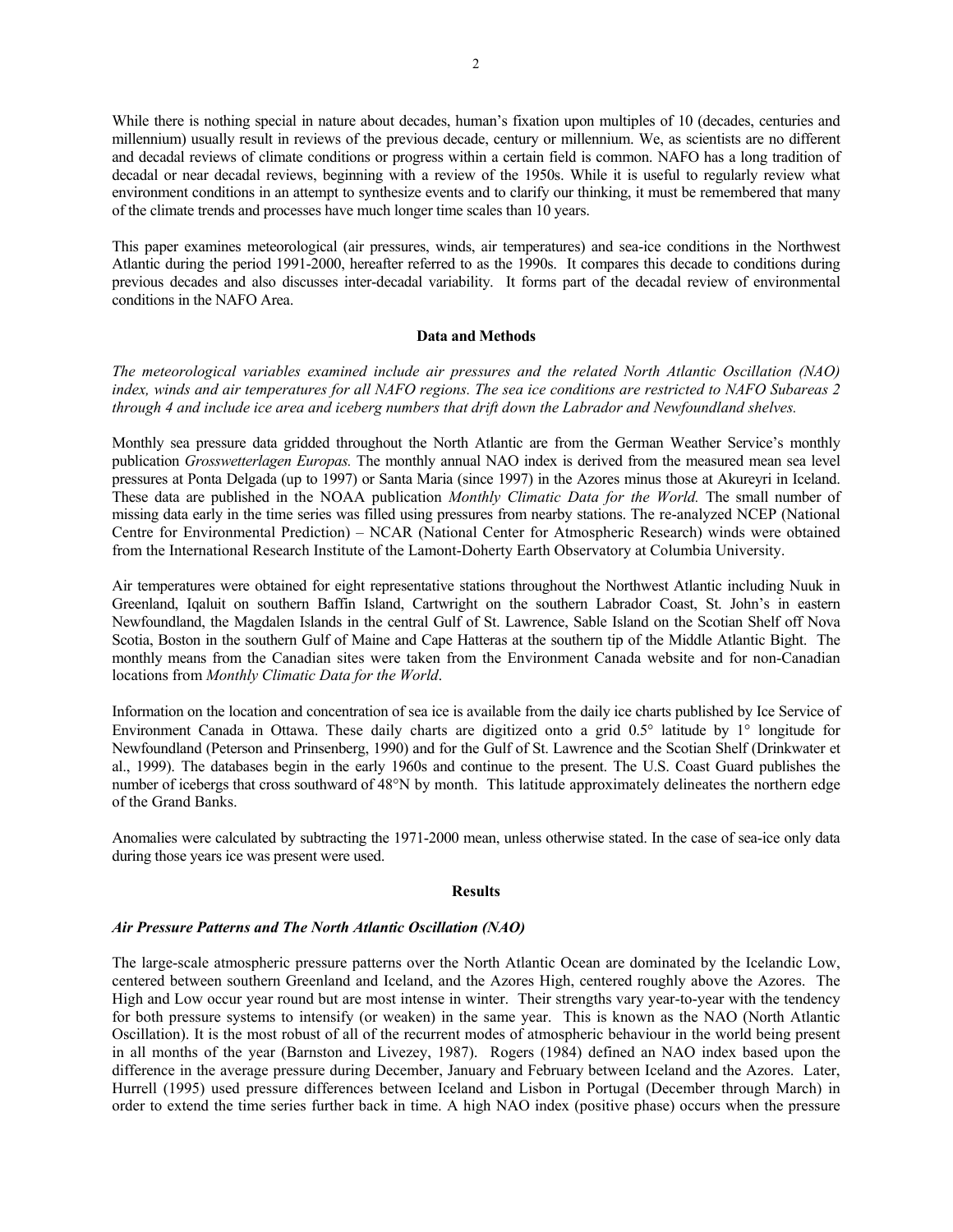systems weaken and a low index (negative phase) when they strengthen. The NAO index varies greatly from yearto-year but with discernible longer period trends. The index, which is a latitudinal pressure gradient, reflects the strength of the westerly winds across the northern North Atlantic. Generally, it also means stronger northwest winds over the Labrador Sea (Drinkwater, 1996). In such years, these northwest winds carry cold Arctic air masses further south causing winter air temperatures to decrease and greater formation of sea ice. (Colbourne et al., 1994; Drinkwater, 1996).

The mean winter (December, January and February) air pressure over the North Atlantic for the 1990s reveals the presence of the Icelandic Low and the Azores High (Fig. 1). Relative to the previous 9 decades, the NAO index in the 1990s was the highest on record and has climbed steadily from the minimum of the 1960s (Fig. 2). This is indicative of an increase in the intensity of the large-scale atmospheric circulation over the North Atlantic Ocean. Within the decade of the 1990s, the index was relative high in the early years (Fig. 2). In 1996, however, it declined rapidly from the previous year's high positive anomaly to a large negative anomaly as the Icelandic Low and Azores High weakened. This was the largest annual decline in the NAO index in its over 100-year record. After 1996, the index rose steadily as the pressure systems intensified. By the late 1990s, the index had returned to values equivalent to those recorded in the early years of the decade. In spite of these changes, the within decade variability of the NAO during the 1990s as measured by the standard deviation was slightly lower than had been observed in each of the previous three decades (Fig. 2).

In addition to the temporal changes in the index, an eastward shift in the spatial pattern of the anomalous pressure patterns occurred after 1995. The centers of the anomalous pressures moved over the northeastern sector of the North Atlantic. This had important ramifications on conditions in the Northwest Atlantic. With the eastward shift of the Icelandic Low, the pressure gradients in the northwest declined and with it the strength of the correlations between the NAO and the atmospheric and sea ice conditions also declined.

# *Winds*

Winds are important in driving ocean currents and ice drift, promoting heat exchange between the atmosphere and the ocean, and causing vertical mixing of the water column. They are also related to the air pressure fields through geostrophy, i.e. winds tend to blow perpendicular to the pressure gradients with the high pressure on the right looking downwind. Thus, winds move clockwise around a high and counterclockwise around a low.

Seasonally, the winter winds tend to be the most intense. They determine the extent of the winter mixing, including the depth of convection in the Labrador Sea. During the 1990s, the winter winds in the northern Labrador Sea and in the Gulf of Maine and southwestern Scotian Shelf were predominantly northwesterly (Fig. 3). Elsewhere the winds were shifted more westerly. Relative to the previous four decades, these winds were generally more westerly (Fig. 4).

Five sites were chosen to represent winds over the Labrador Sea. These included ones in central Davis Strait, central Labrador Sea, the southern entrance to the Labrador Sea, one half way up on the Labrador side and another near Fylla Bank on the West Greenland side. A time series of winter winds was developed by averaging the wind components resolved along 315 and 45 degrees, which lay approximately along and across the axis of the Sea, respectively. The predominant winds are from the northwest with a long-term mean wind speed near 4 ms<sup>-1</sup> (Fig. 5). These show near equal decadal means for all decades except the 1960s when it was below 3 ms<sup>-1</sup>. The largest change came in the cross-sea component where the southwesterly wind component increased steadily from the 1960s from near zero to 1.5 ms by the 1990s.

Again, however, the decadal means hide significant intradecadal variability (Fig. 5). The northwesterly winds were stronger during the early years of the 1990s, declined dramatically in 1996 when the NAO also declined significantly and then rose in the later years of the 1990s but never recovering to the levels of the early part of the decade. The similarity of the winds with the NAO is consistent with earlier periods with approximately 50% of the variance in the winter northwesterly winds being accounted for by the NAO (Fig. 6). For the cross-sea component, the winter winds throughout the decade were southwesterly. They were of higher magnitude in the early years of the decade, declined in the middle years and rose again towards the end. Although the NAO also accounts for some of the variability in the cross-sea component of the wind stress, it is less (30%) than for the along-sea component.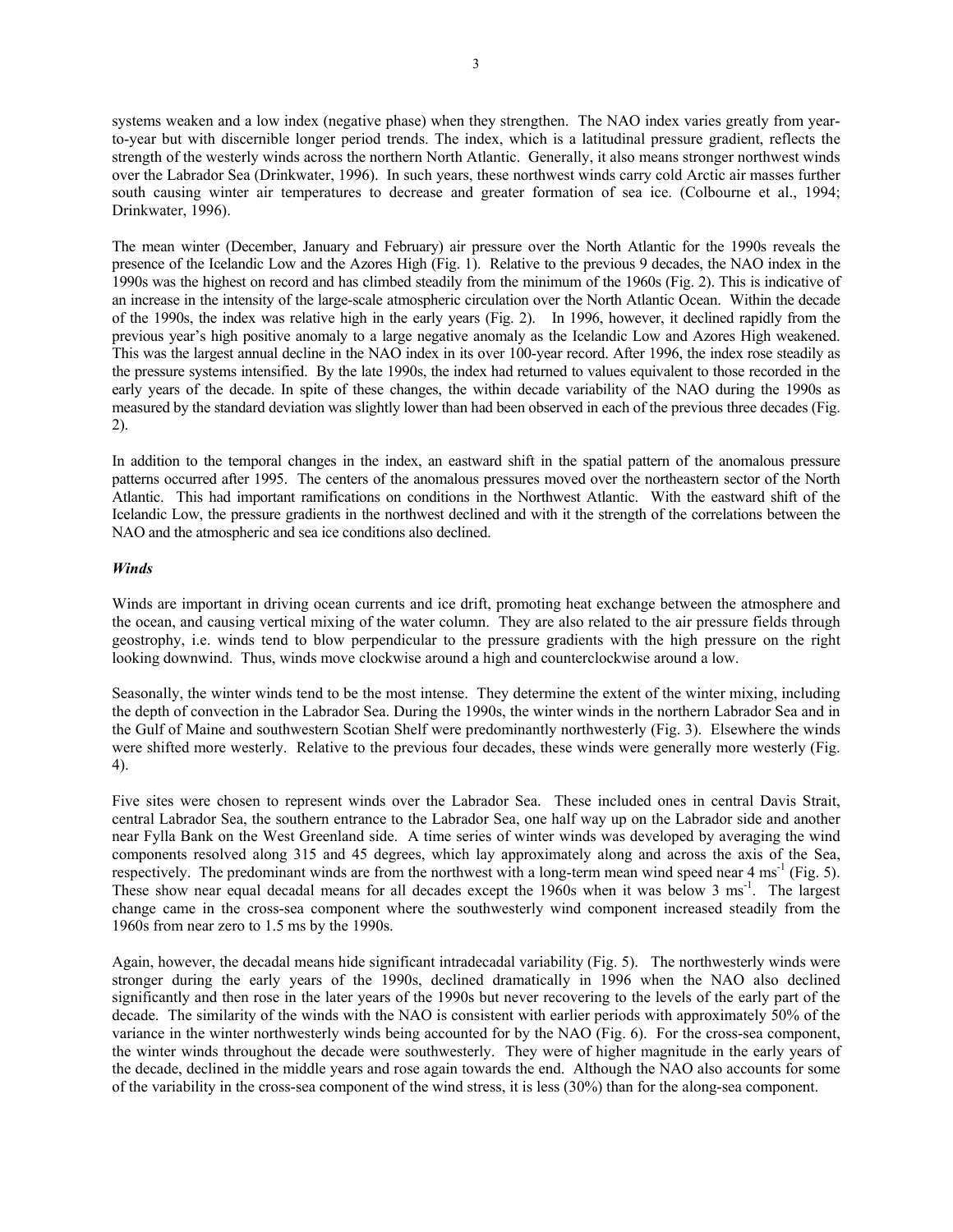## **Air temperatures**

Annual air temperatures were selected at eight sites throughout the NAFO area (Fig. 7). Decadal means at the eight sites show several interesting features. First, the 1990s were above the 1971-2000 mean at all sites except for Nuuk (Fig. 8). The amplitude of the anomalies was between 0 and 0.5°C. At two sites, the Magdalen Islands and Cape Hatteras, the 1990s set decadal highs. In the case of the latter, the time series spans 13 decades. The decadal means show the consistent cold period in the 1800s and into the first few decades of the 1990s in the southern sites. Also, the dramatic warming in the northern North Atlantic during the 1920s and 1930s are evident at Nuuk and follow later at several of the other northern sites.

The within decade variability during the 1990s differs between sites. At most of the sites the early part of the decade experienced cold conditions but warmed substantially towards the latter half (Fig. 9). During 1999, historic high annual means were observed from southern Labrador to the Gulf of Maine and significantly higher at some sites such as the Magdalen Islands. At the southern sites, this trend reverses and at Cape Hatteras, for example, the annual air temperatures were highest in the early years of the 1990s and declined through to the later years (Fig. 9). The year 1999 experienced below normal air temperatures, in contrast to the historic highs of some of the northern sites.

## *Sea Ice*

# **Newfoundland**

The monthly mean areal extent of the sea ice on the Newfoundland Shelf was determined for each decade from the 1960s when the records began. These show that the 1990s were similar to the 1970s and 1980s but were well above the 1960s (Fig. 10). The later decade had peak areas approximately two-thirds those of the other decades. As with the air temperatures and winds, the decadal means mask large intradecadal variability (Fig. 10). Ice area was most extensive during the early years of the 1990s but declined to relative low levels in the latter half of the decade. These are consistent with the air temperatures and winds, with cold temperatures and stronger northwesterly winds accompanying years of greater ice extent and warmer temperatures and weaker northwesterly winds during years of smaller sea ice extent. The time series is dominated by peaks in the early 1970s, 1980s and 1990s, which also correspond to periods of coldest temperatures and strongest northwest winds in winter.

# **Gulf of St. Lawrence**

The area of ice with the Gulf of St. Lawrence by month and averaged by decade also shows a pattern similar to that seen in Newfoundland waters, although the total area is much less. The 1960s again stands out from the other decades, there being much less ice in the sixties (Fig. 11). The 1990s were slightly more distinguishable from the 1970s and 1980s than off Newfoundland, being slightly later in forming than during the other two decades. The within decade variability also shows similarity with Newfoundland with the maximum ice extent during the decade occurring in the early years of the 1990s and declining to relatively low levels in the later half of the decade (Fig. 11). The latter were the lowest amount of sea ice in the Gulf since the 1960s. The peak ice extent occurred in the early 1970s and between the late 1980s and early 1990s.

### **Scotian Shelf**

The area of ice seaward of Cabot Strait, shows the lowest values during the decade of the 1960s (Fig. 12). However, unlike Newfoundland and the Gulf, there was much less sea ice during the 1990s than in the 1970s and 1980s. Although the total area of sea-ice is much less than in Newfoundland and the Gulf of St. Lawrence, the variability is much larger. This is perhaps not surprising given that the Scotian Shelf is at the southern limit of sea ice in the western North Atlantic and will depend much more upon advection than ice formation. The advection will depend upon wind strength and direction and the ocean currents while whether the ice melts or not will depend upon the ocean and air temperatures and wind-induced waves. Similar to Newfoundland and the Gulf, however, the largest areal extent of ice on the Scotian Shelf was during the early years of the 1990s and then declined to relatively low values in the latter half of the decade. These latter years have been the longest extended period of reduced ice extent since the 1960s.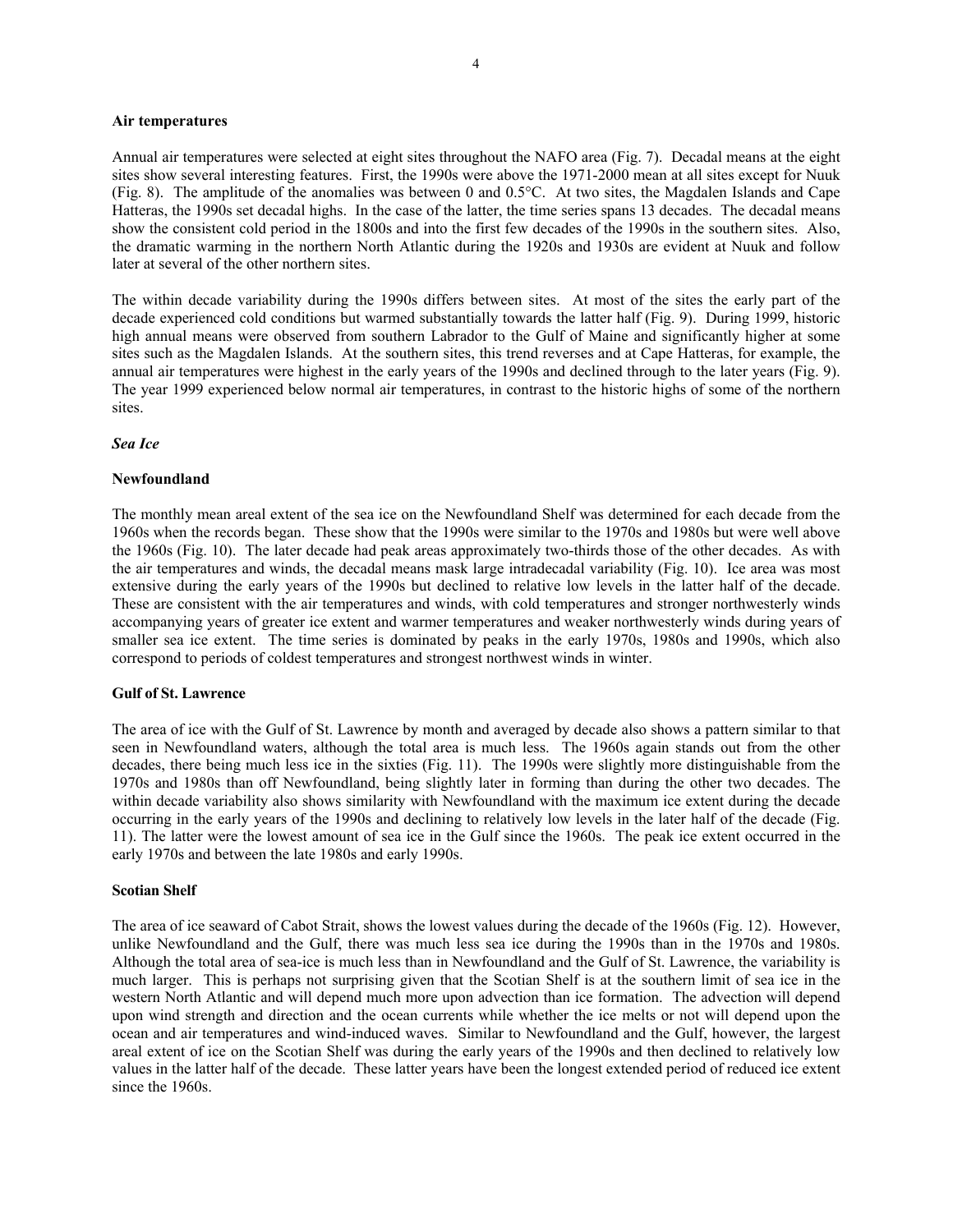#### *Icebergs*

The number of icebergs that have been observed to cross south of 48°N has been recorded since the late 1800s. The decadal means of the numbers that cross during the months March through July, which typically is 95% of the total number of icebergs that cross 48°N, reveal relatively equal numbers from the late 1800s until the 1950s (Fig. 13). During that decade and the 1960s, the number of icebergs declined but then increased steadily through to the maximum number in the 1990s. Indeed, the average number of icebergs increased by almost a factor of two from the 1980s to the 1990s. Within the decade the iceberg numbers fluctuated interannually but with a general decreasing trend (Fig. 13). The numbers in 1999, which was the warmest year on record in the southern Labrador and Newfoundland area, were the lowest since 1980.

### **Summary**

This paper has examined the meteorological and sea ice conditions in the Northwest Atlantic, with emphasis upon the period 1991-2000. Decadal means were used to compare conditions during this decade with past decades. The NAO index in the 1990s was the highest in the past 11 decades and there has been a general increase in the NAO index from the minimum of the 1960s. The high in the 1990s indicates a stronger atmospheric circulation with an intensified Icelandic Low and Azores High. While there was little change in the strength of the northwesterly wind component over the Labrador Sea during the 1990s compared to other decades, there was a significant increase in the southwesterly wind component. Mean decadal air temperatures were above their long-term means throughout the NAFO area with the exception of West Greenland. Indeed, record high decadal means were observed in the Gulf of St. Lawrence (Magdalen Islands) and at Cape Hatteras (southern Middle Atlantic Bight). At most sites, air temperatures have been increasing since the 1960s. Two dominant features of the decadal means are the low temperatures during the late 1800s and early decades of the 1900s throughout the NAFO area and the very warm temperatures in the northern sites, especially on West Greenland, beginning in the 1920s and extending at some sites into the 1970s. Sea-ice conditions off the Labrador and northern Newfoundland coast, in the Gulf of St. Lawrence and the Scotian Shelf indicate the least amount of ice in the 1960s. From Labrador to the Gulf there was little difference in ice severity between the 1970s, 1980s and 1990s, however, on the Scotian Shelf ice area was least during the 1990s compared to the previous two decades. The decadal mean number of icebergs drifting along the Labrador and Newfoundland shelves was at a maximum during the 1990s.

There has been large intra-decadal variability in all variables. Within the decade of the 1990s, the early years were characterized by high NAO indices, strong northwesterly winds, cold temperatures from the Labrador Sea to the Gulf of Maine and extensive ice cover. In 1996, the NAO index experienced its largest annual decline in the over 100-year record. During the remaining years of the 1990s decade, the NAO rose achieving values that even exceeded those of the early years of the 1990s. Of significance during the latter half of the decade was the eastward shift in the anomalous pressure fields. In the Northwest Atlantic, the latter half of the decade saw weaker northwesterly winds, warmer temperatures in the Labrador Sea to the Gulf of Maine, and a reduction in sea-ice.

### **References**

- Colbourne, E., S. Narayanan and S. Prinsenberg. 1994. Climatic changes and environmental conditions in the Northwest Atlantic, 1970-1993. ICES mar. Sci. Symp. 198: 311-322.
- Drinkwater, K.F. 1996. Climate and oceanographic variability in the Northwest Atlantic during the 1980s and early-1990s. J. Northw. Atl. Fish. Sci. 18: 77-97.
- Drinkwater, K.F., R.G. Pettipas, G.L. Bugden and P. Langille. 1999. Climatic data for the Northwest Atlantic: A sea ice database for the Gulf of St. Lawrence and the Scotian Shelf. Can. Tech. Rept. Hydrogr. Ocean Sci. 199: 134 p.
- Hurrell, J.W. 1995. Decadal trends in the North Atlantic Oscillation: regional temperatures and precipitation. Science 169: 676-679.
- Peterson, I. K. and S. J. Prinsenberg. 1990. Sea ice fluctuations in the western Labrador Sea (1963-1988). Can. Tech. Rep. Hydrogr. Ocean Sci. 123: 130 p.

Rogers, J.C. 1984. The association between the North Atlantic Oscillation and the Southern Oscillation in the Northern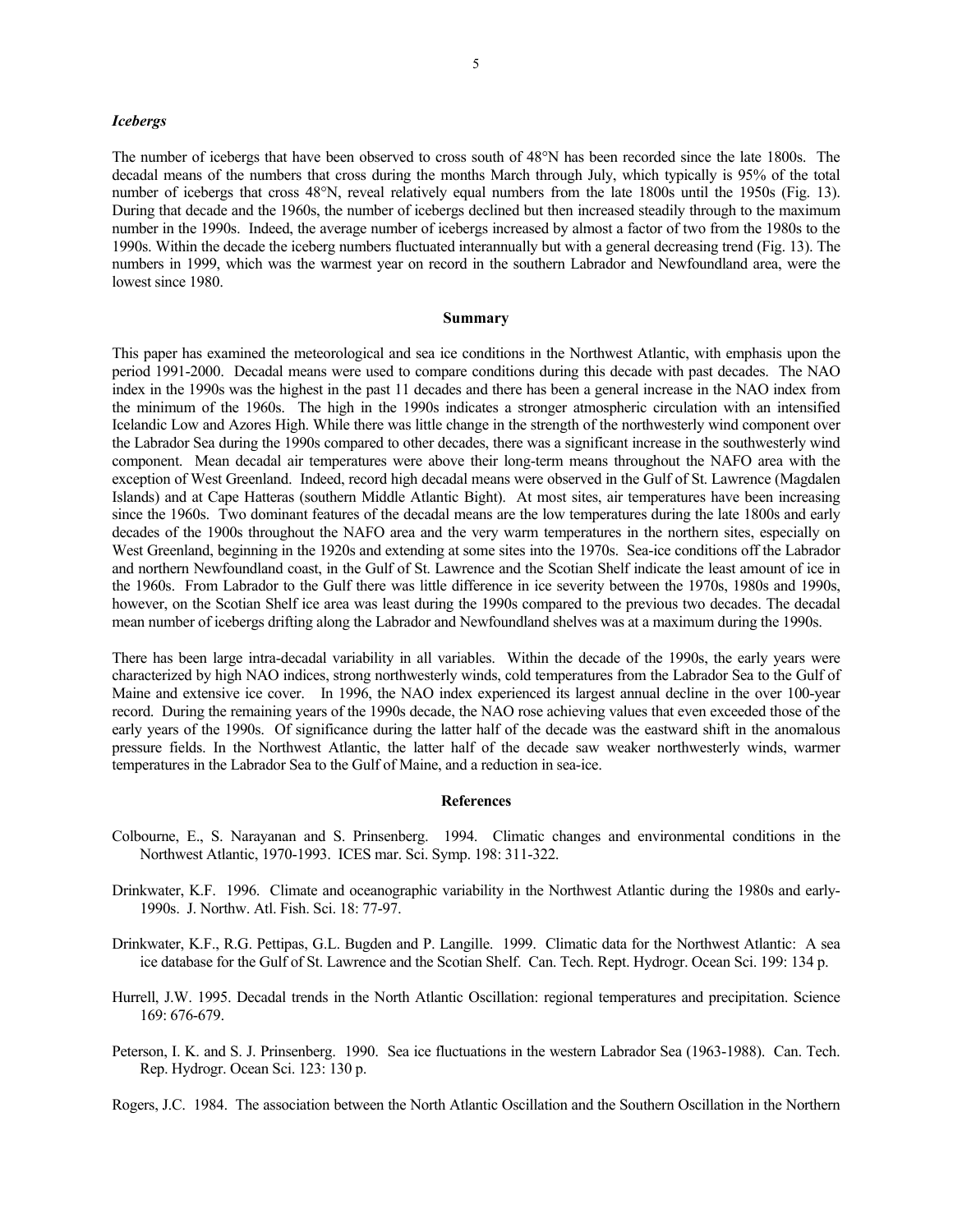Hemisphere. Mon. Wea. Rev. 112: 1999-2015.

Sinclair, A. and L. Currie. 1994. Timing of cod migration into and out of the Gulf of St. Lawrence based on commerical fisheries, 1986-1993. DFO Atl. Fish. Res. Doc. 94/47.



Fig. 1. The winter sea level pressure field over the North Atlantic Ocean averaged over 1991-2000 showing the Icelandic Low and the Azores High.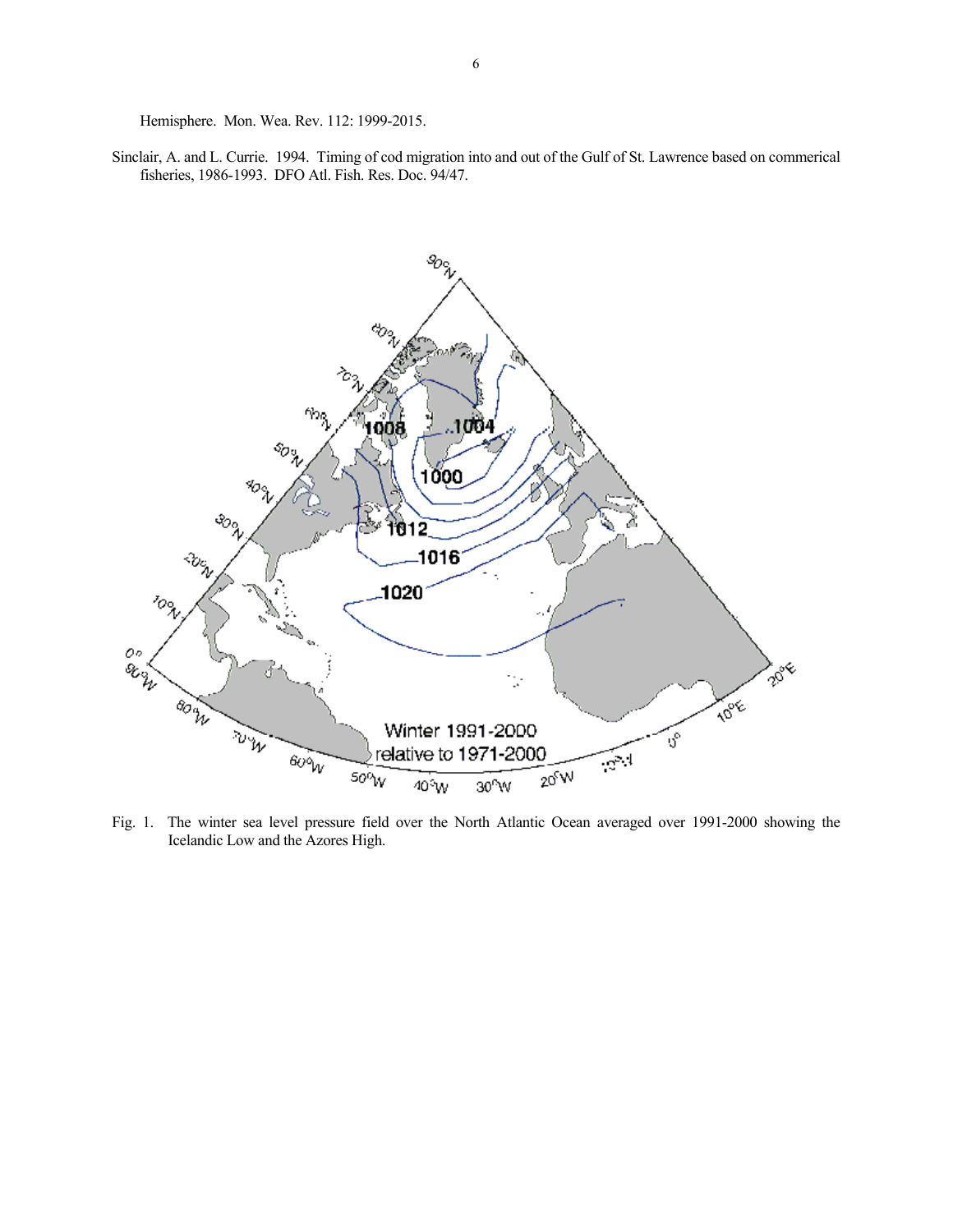

Fig. 2. The decadal anomalies (top) and their within decade standard deviation (middle) along with the annual anomalies (bottom) of the NAO Index in mb.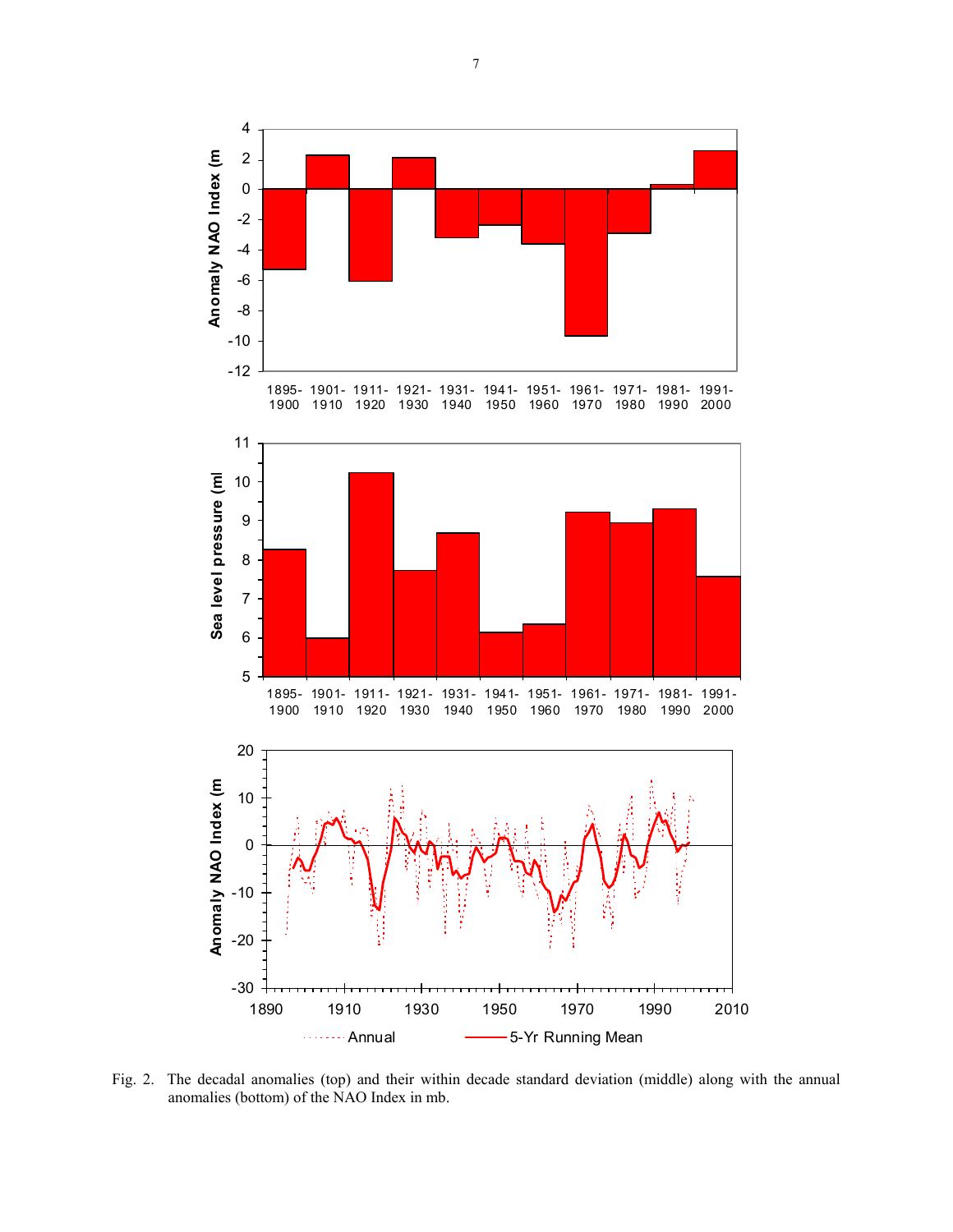

Fig. 3. The mean winter winds during the 1990s.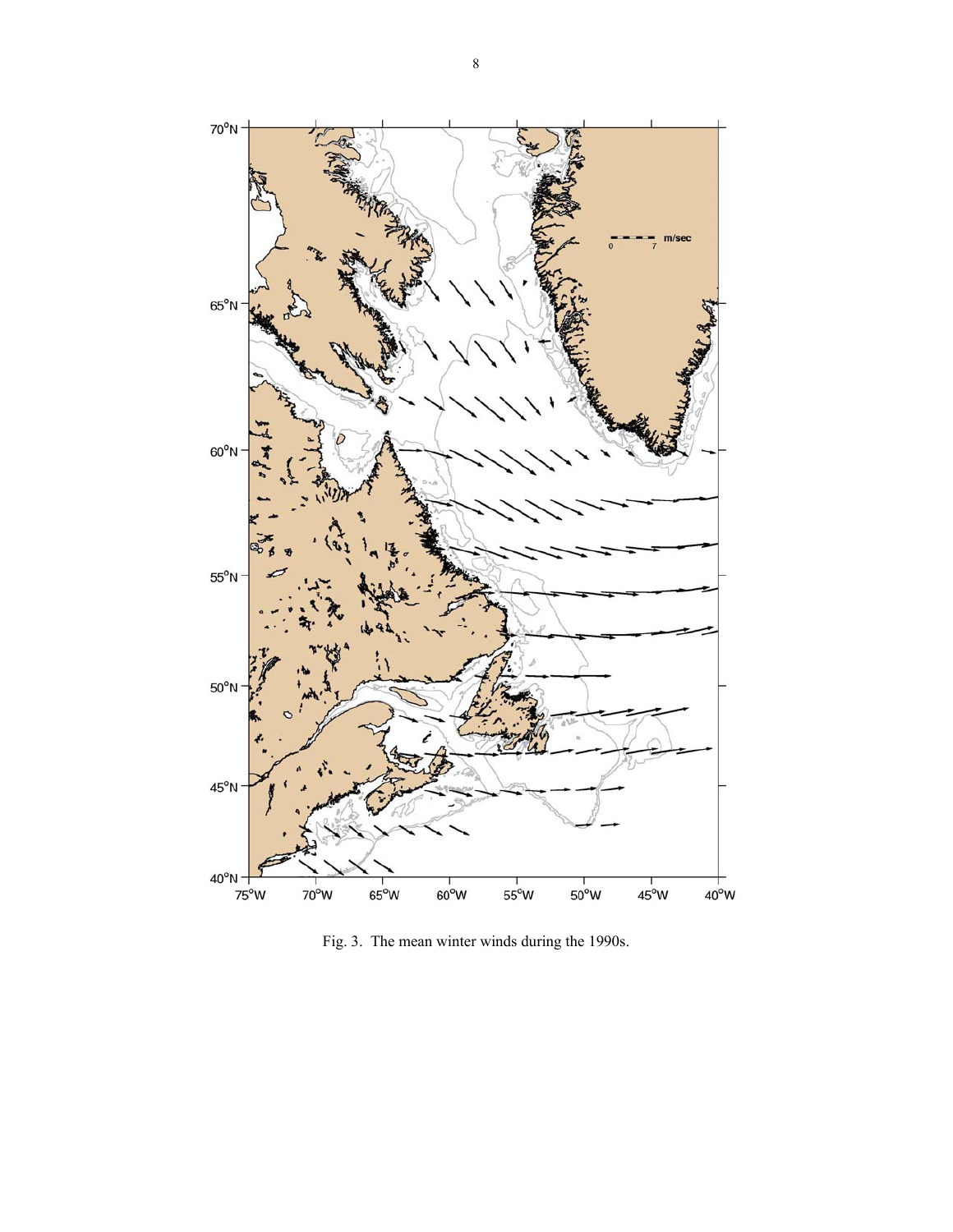

Fig. 4. The difference in mean winds between the 1990s and the previous decades; the 1950s (upper left), the 1960s (upper right), the 1970s (lower left) and the 1980s (lower right).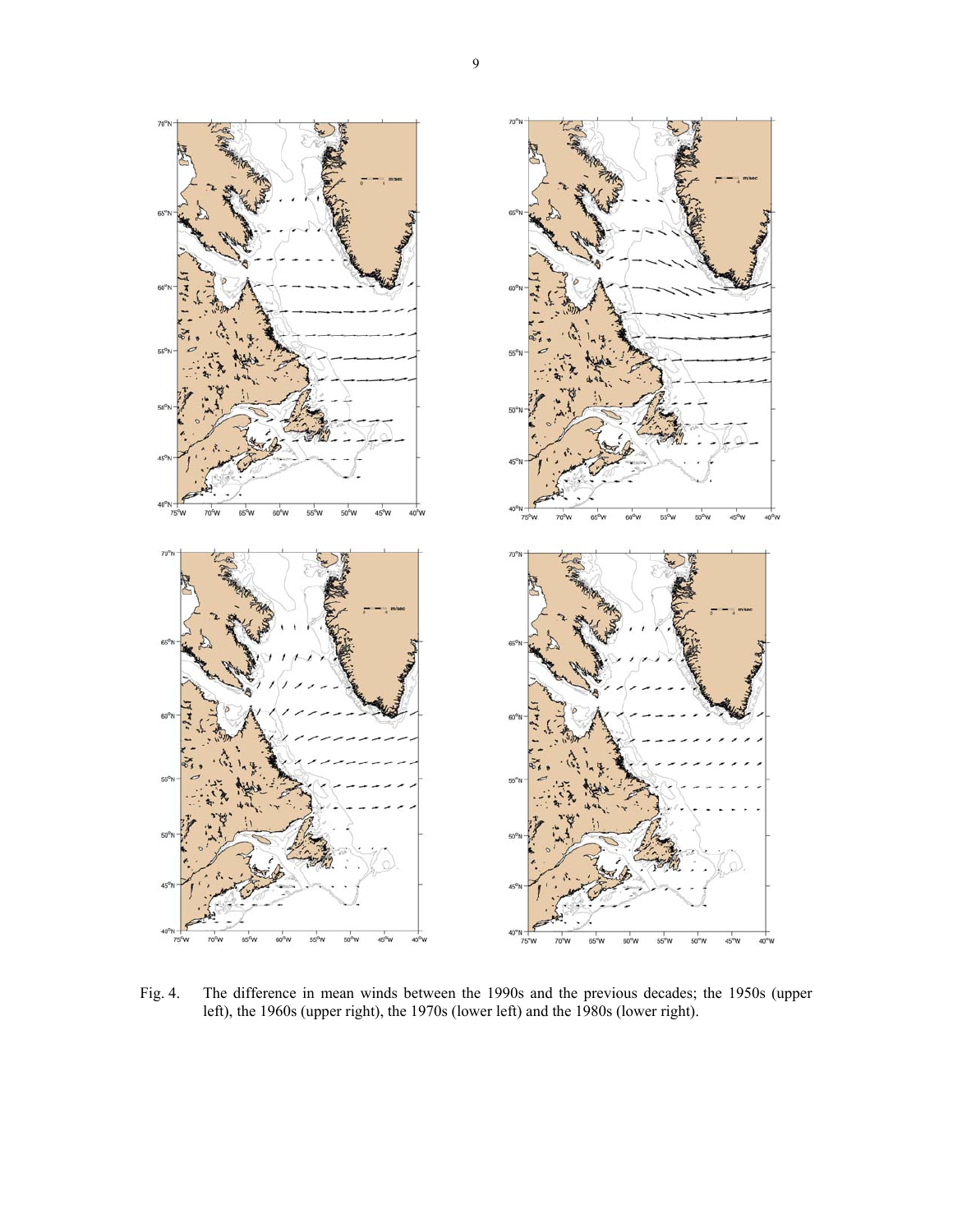

Fig. 5. The strength of the mean winter wind components for the Labrador Sea. The horizontal lines represent the decadal means.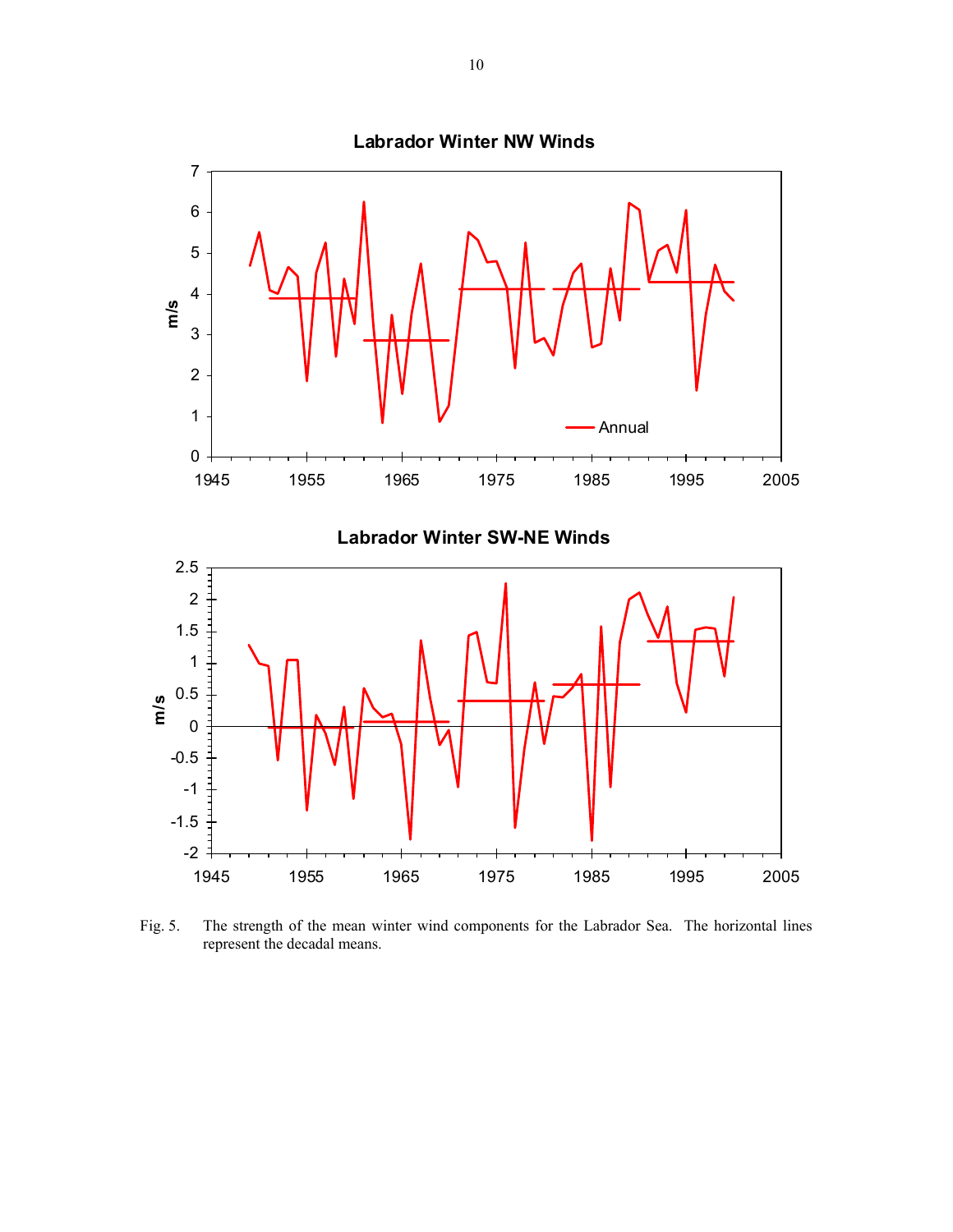

Fig. 6. The relationship between the two wind components and the NAO index.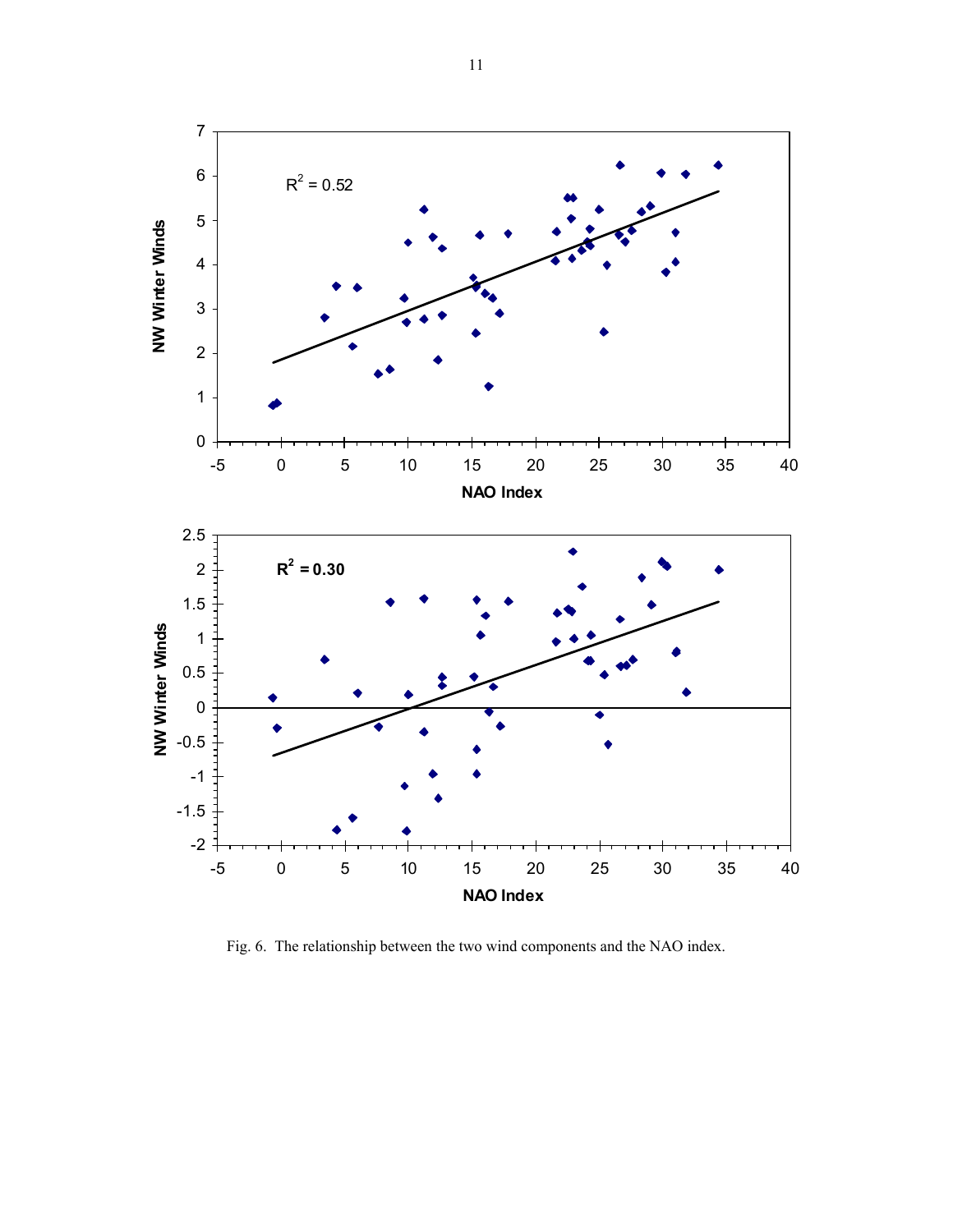

Fig. 7. The map of the Northwest Atlantic showing the air temperature sites.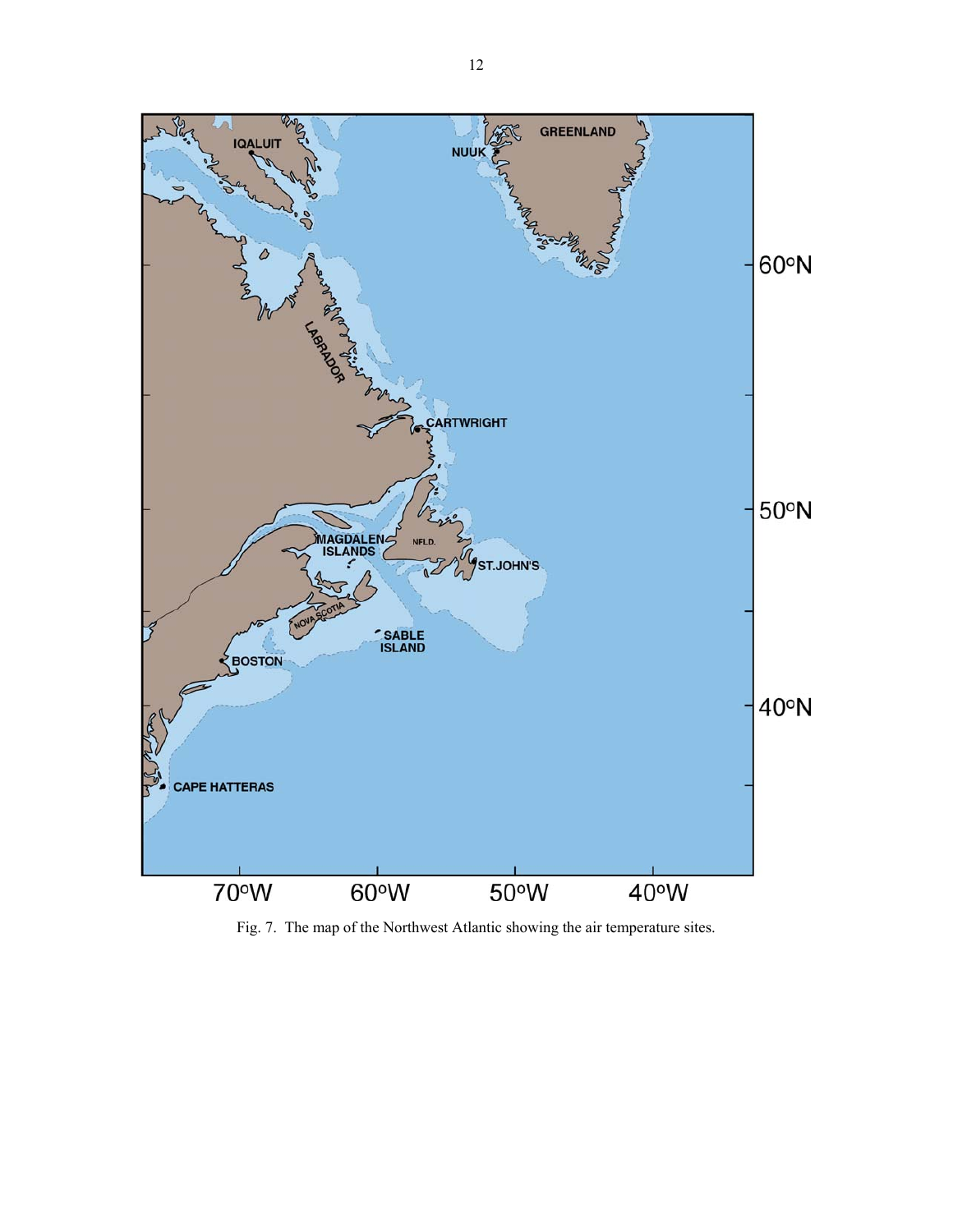

Fig. 8. The decadal means of the temperature anomalies for the 8 air temperature sites in Fig. 7.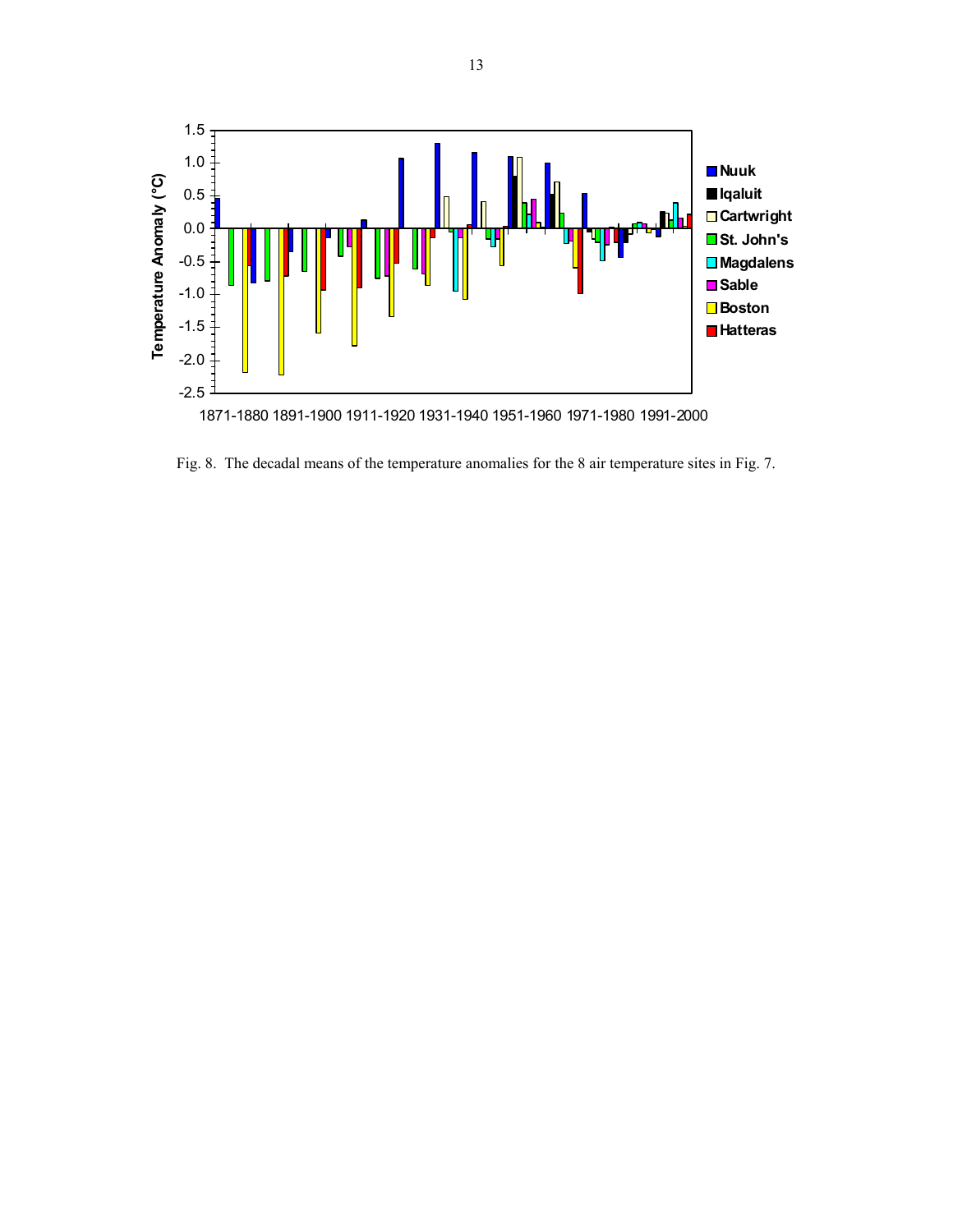

Fig. 9. The annual mean air temperature anomalies from Nuuk (top), Magdalen Islands (middle) and Cape Hatteras (bottom). The horizontal lines represent the decadal means.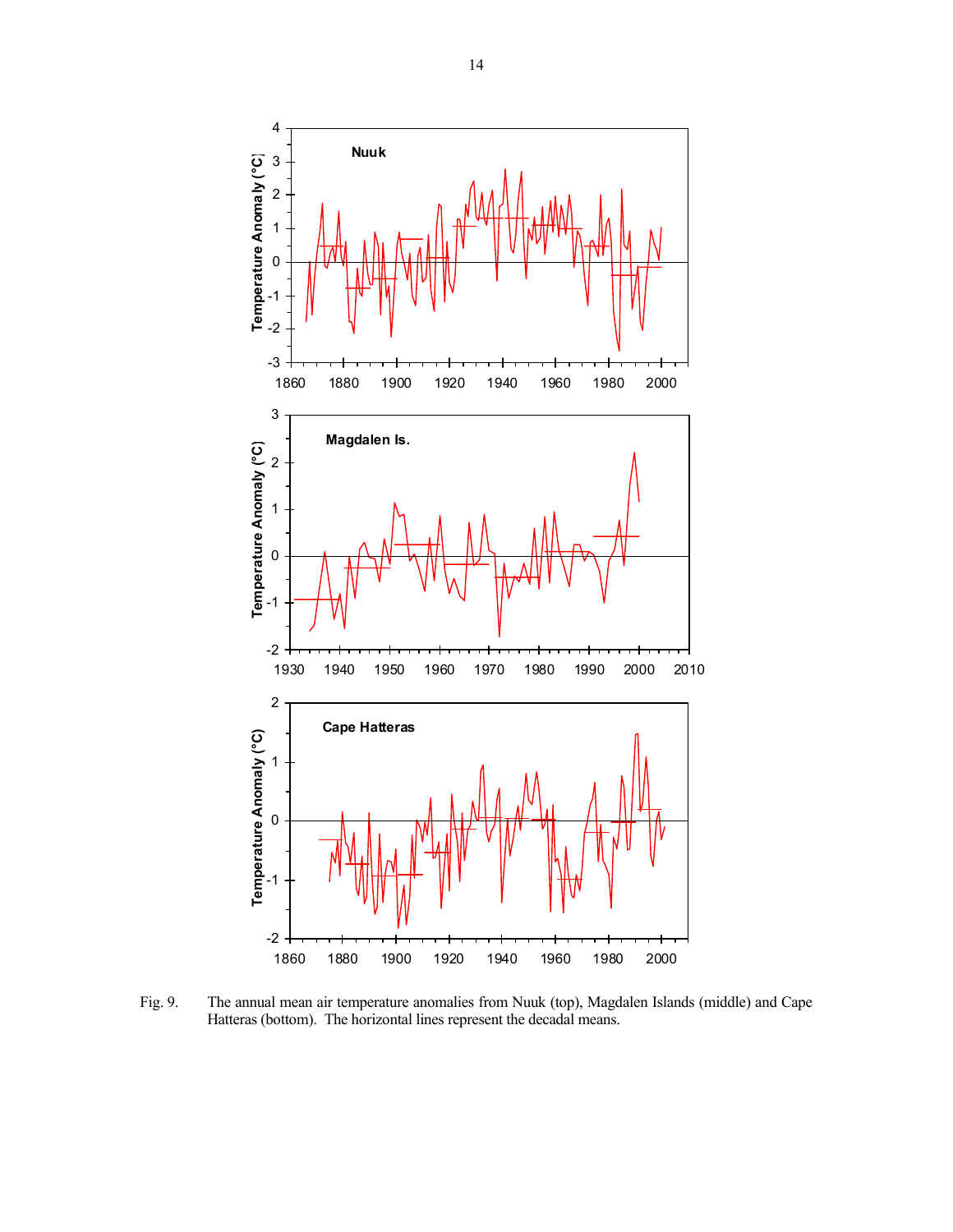

Fig. 10. The monthly mean area of ice averaged by decade (top) and the time series of the daily mean ice area (bottom) for the Labrador and Newfoundland shelves.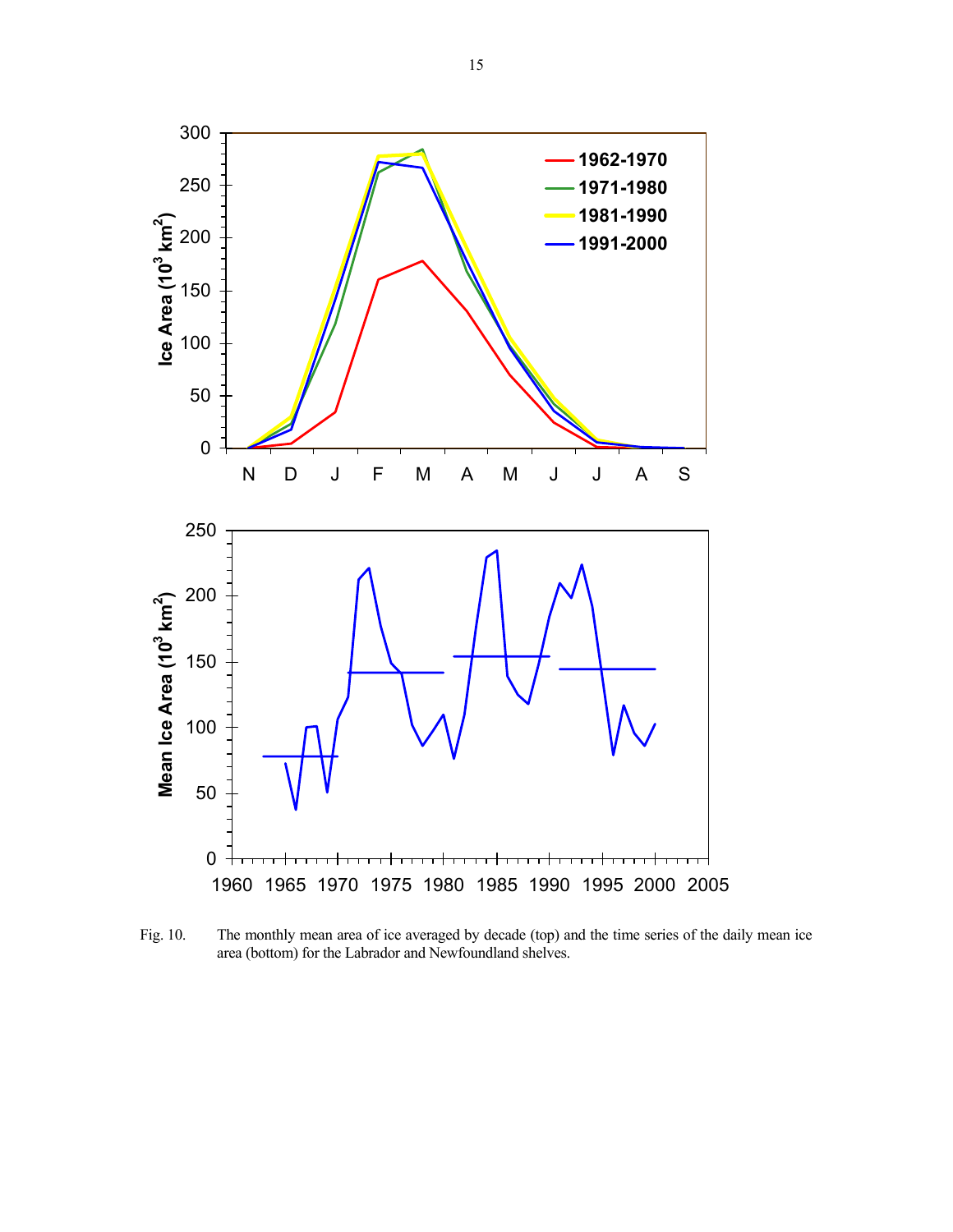

Fig. 11. The monthly mean area of ice averaged by decade (top) and the time series of the daily mean ice area (bottom) for the Gulf of St. Lawrence.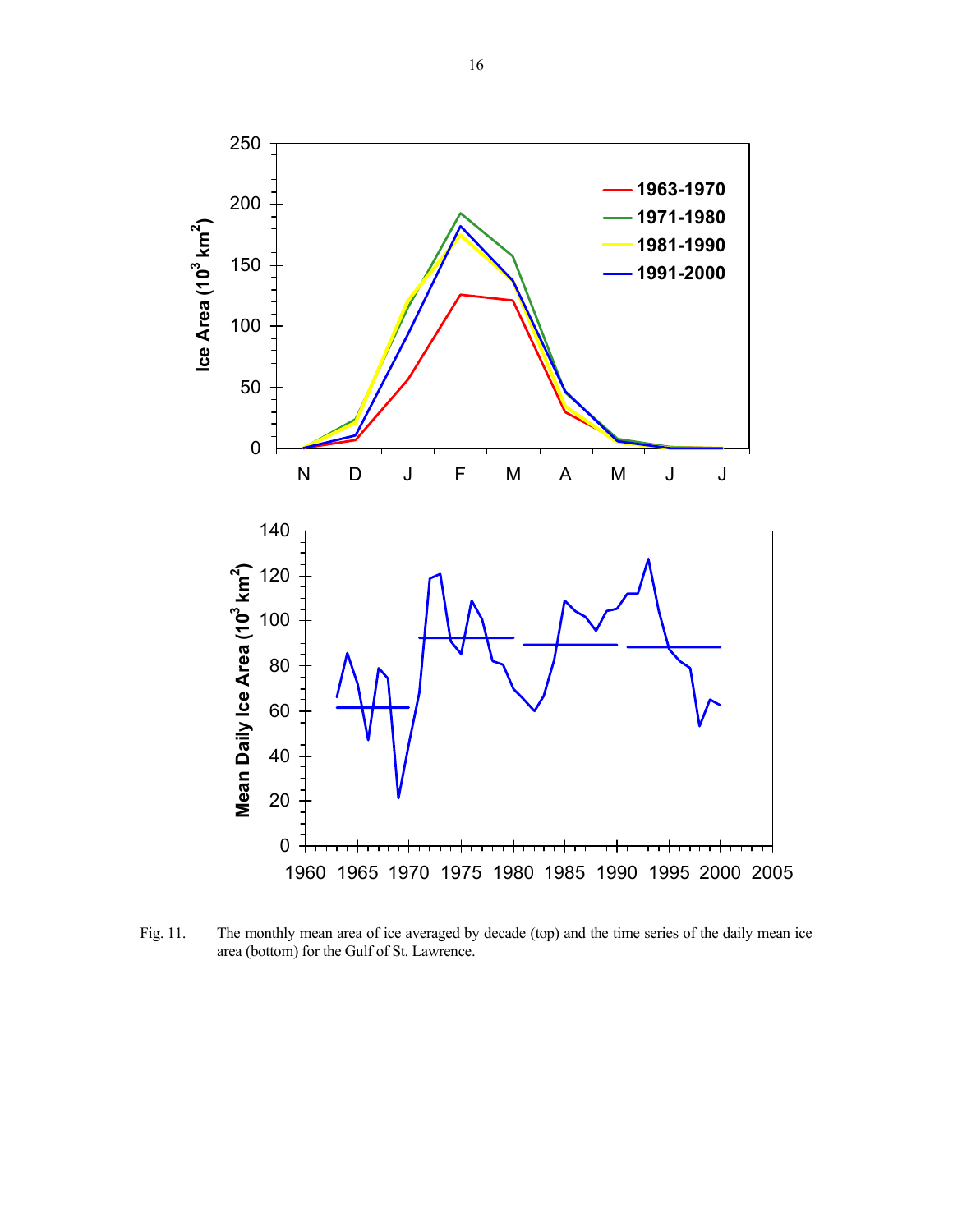

lce Area (10<sup>3</sup> km<sup>2</sup>

**)**



Fig. 12. The monthly mean area of ice averaged by decade (top) and the time series of the daily mean ice area (bottom) for the Scotian Shelf.